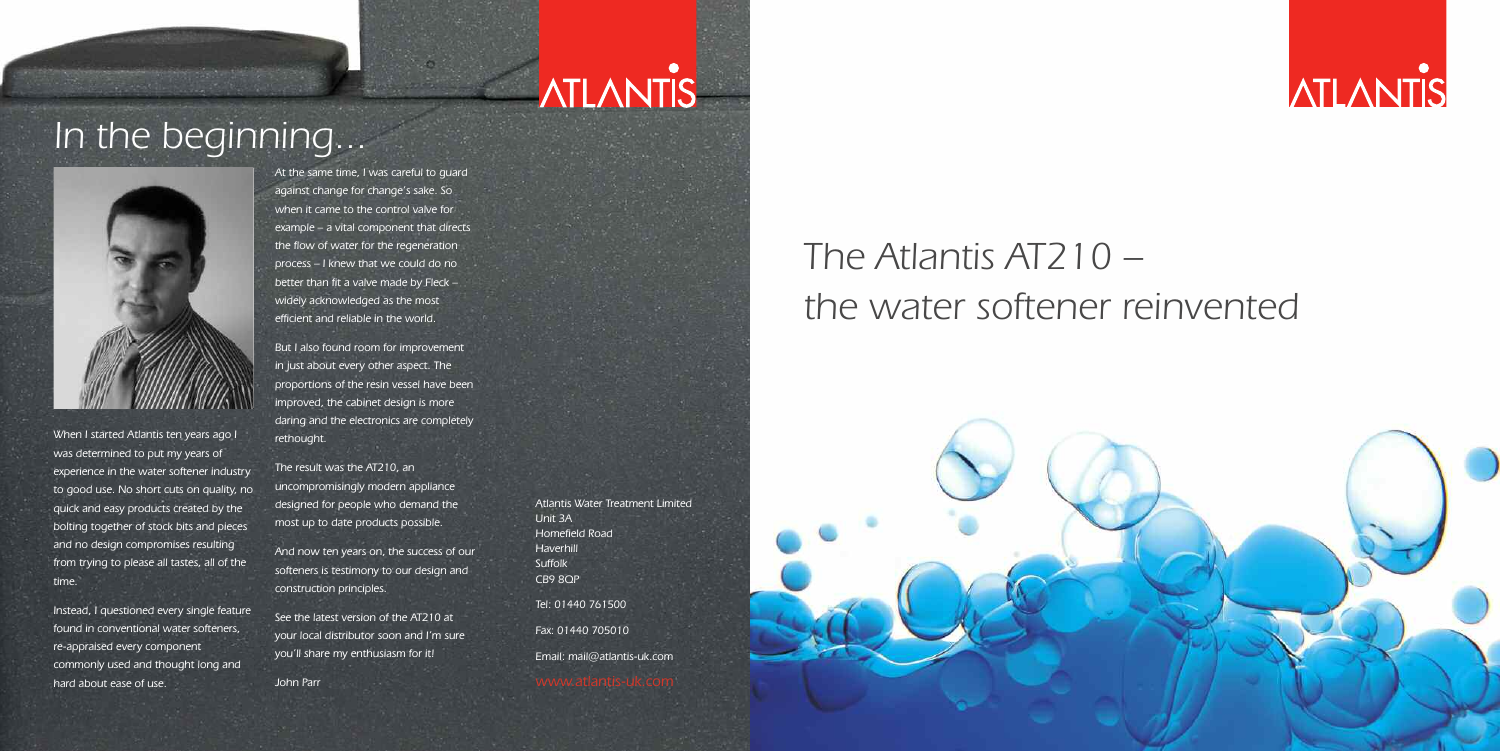### *You ve never seen a water softener ' as good as this before*

### *You ve never used a water softener ' as easy as this before*

*The AT210 is an uncompromisingly modern appliance – the result of a complete re-appraisal of the conventional water softener.*

*The AT210 combines the best quality components, gives priority to ease of use and is an efficient, user friendly modern appliance.*

*Design advantages over the average softener include: a slimline cabinet with improved vessel proportions; the most reliable control valve in the world; and state of the art electronics that are upgradable and reprogrammable, so that the AT210 stays at the leading edge of water softener technology.*

### *Constantly updated*

*We don't change for change's sake, only to make the softener better. Sometimes the improvements are just small things, but over time they add up to make a big difference. Improvements made since the AT210 was first introduced include:*

- *• upgraded electronics that mean the softener uses less salt than ever*
- *• a better overflow system – an adapter makes it easier to change between a set up that is suited to a ground floor installation or for a loft fitting.*
- *• the drain pipe is now a <sup>3</sup> ⁄8" hose that is 3 metres long. This makes it easy to run along the back of a cupboard, which could reduce the time and cost of installation.*

### *Capable of producing more soft water from less salt than any other water softener*

*Programmed to regenerate only exhausted resin, an advanced micro chip has been developed to use the least amount of salt and water at the best time of day and night. This ensures that your flow of soft water is disrupted as little as possible and remains consistent whatever time of day or night.*

### *No clock – for trouble free set up*

*Taking only seconds to set up when installed, the clock-free control system* *retains settings indefinitely, controlling the remaining capacity of the water softener – even after a power cut. This gives the AT210 the ability to maintain a supply of softened water that matches your individual requirements. Unlike most softeners, the AT210 is so simple to install and set up that commissioning is not necessary.*

#### *Meter control is standard*

*Unlike most water softeners on the market, the AT210 comes with meter control as standard. Meter control manages the regeneration of your softener in line with the amount of soft water used. The meter control ensures that only exhausted resin is regenerated. Meter control should not be confused with the less efficient time-controlled systems available which regenerate at a fixed time of day regardless of how much or how little soft water used.*

- *• capable of producing more soft water from less salt than any other softener*
- *• unique slimline design*
- *• state of the art upgradable electronics*
- *• quick and simple push button set-up*
- *• distinctive styling*
- *• ten years parts guarantee*
- *• the world's most reliable control valve*
- *• meter control as standard*
- *• automatic partial regeneration – saves salt*
- *• built in health check*
- *• pulsing LED's indicate the softener is functioning correctly*

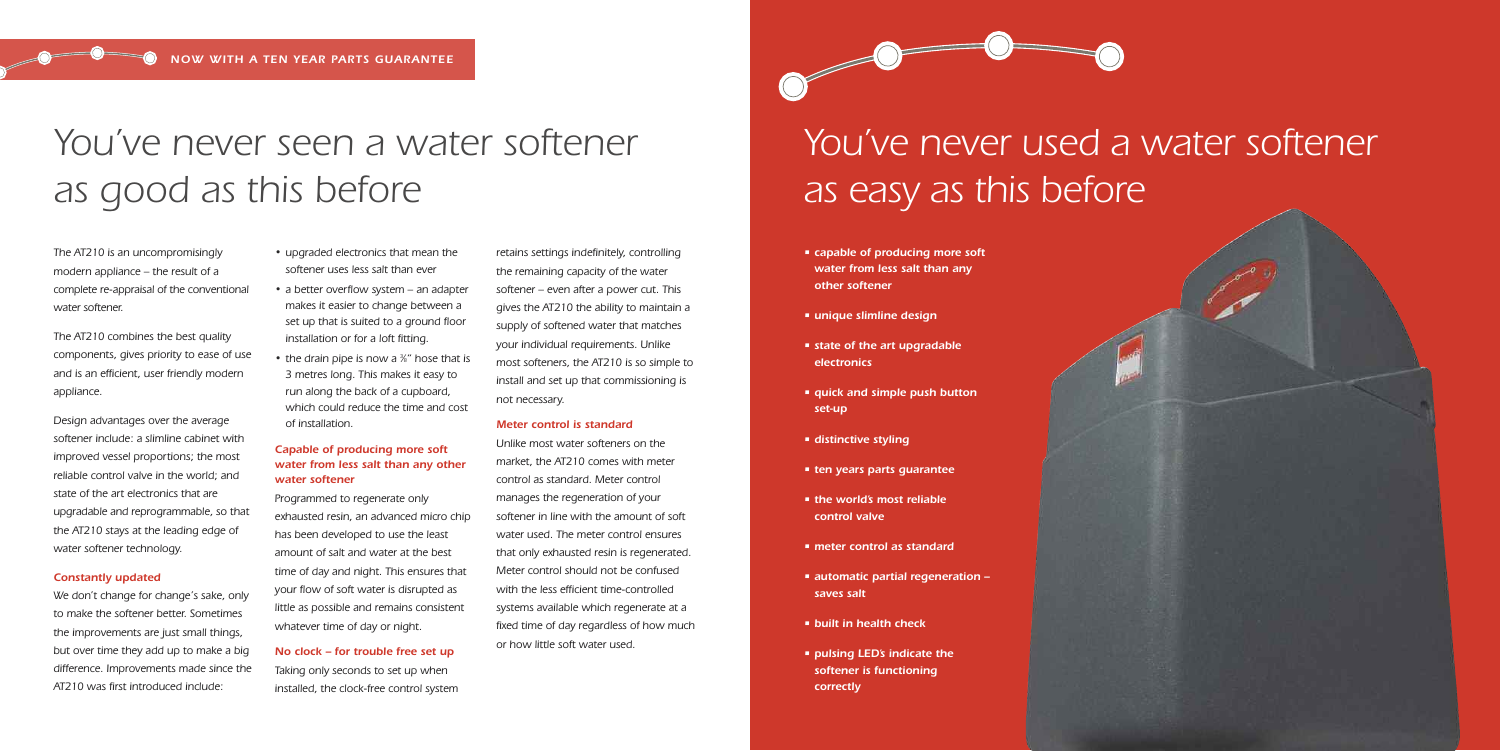### *Protect your heating system, bathroom & kitchen appliances*



*60% of UK households experience the damaging effects of hard water. It is caused by naturally occurring limescale which is collected by the water source as it filters through rocks in the earth, before it reaches our water supply.*

*In a hard water area, the symptoms can be seen all around the home. Scale leaves marks on your cutlery and crockery, stains your basin, bath and taps, narrows the plumbing in your boiler and tanks, and reduces the life span of your hot water system.*

*Everywhere that hard water is used will will be affected, not only unsightly visible effects, but more damaging and potentially costly, hidden effects too. Government statistics show that scale builds at approximately 1.5 mm every year. By the time this has built up to just 6 mm of scale your fuel efficiency can be reduced by up to 40%. Eventually, your plumbing and heating*

*systems become so inefficient, they require replacement.*

*Soft water will maintain your new heating system, bathroom and kitchen in pristine condition, prolonging its lifetime and maintaining efficiency.*



## *Soft on your skin, clothes – and your pocket*

*Soft on your skin Protecting the natural oils in your skin, soft water prevents dryness and various skin conditions, making sure it stays silky smooth and soft.*

#### *Enjoy a more luxurious bath*

*Relax and enjoy luxurious bubbles that last longer in the bath. Soft water will make your shampoo more effective, give your hair a soft silky shine and make your*

*soap products go much further. With less cleaning to do, you can enjoy pampering yourself that little bit more!*

### *Soft on your clothes*

*Gentle on your laundry, soft water creates a richer lather and uses up to 50% less detergent in your washing machine. It leaves your clothes cleaner and brighter, your towels fresher and fluffier and your whites whiter.*

#### *Softer on your pocket*

*With a more efficient heating system, your house will be warmer, and your fuel bills lower. The difference soft water will make around the home with your time and money is significant and with all the benefits of luxurious soft water, you will wonder how you ever lived without it!*

*Kitchens and bathrooms are much easier to keep clean with soft water. Without the build up of scale and water spotting, fittings require less cleaning – saving you time and money on detergents and*





*hot water system by reversing the symptoms of hard water. Soft water dissolves and washes away the scale in your plumbing, naturally returning it's original condition and improving heating efficiency by up to 70%.*